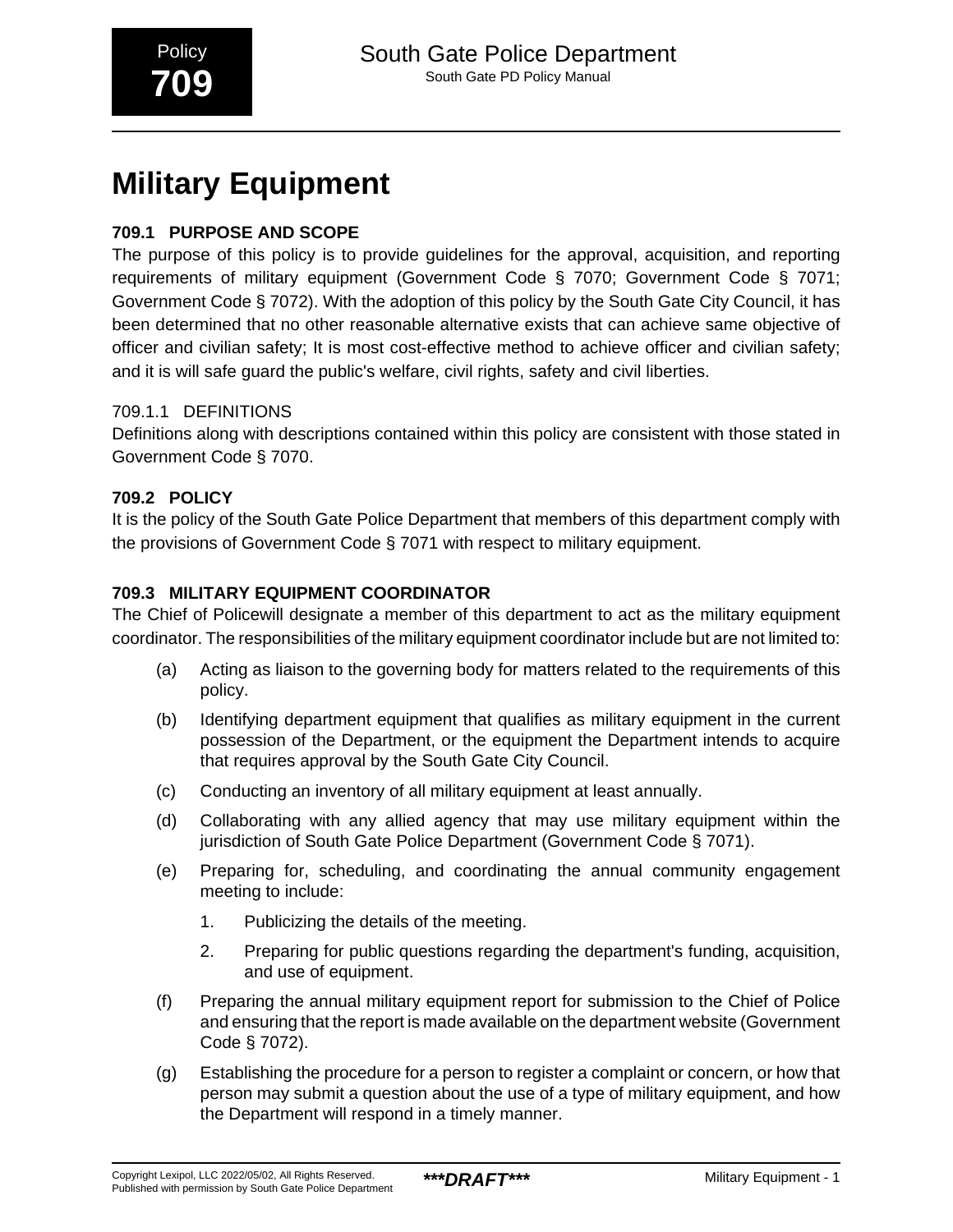#### **709.4 MILITARY EQUIPMENT INVENTORY**

The following constitutes a list of qualifying equipment for the Department.

**Armored Vehicles (MRAP, Mine-resistant ambush-protected):** Commercially produced wheeled armored personnel vehicle utilized for law enforcement purposes.

- Quantity: 1 MRAP Armored Vehicle (International Chassis)
- Expected Life Span: 10 years. Dependent on operational usage and wear.
- Fiscal Impact:
	- o Initial cost: \$0, obtained from the 1033 Program
	- <sup>o</sup> Annual maintenance cost: Approximately \$3,000 per year.
- Purpose: To be used in response to critical incidents to enhance officer and community safety, improve scene containment and stabilization, and assist in resolving critical incidents.
- Authorized Use and Training: The use of armored vehicles shall only be authorized by a watch commander or SWAT commander, based on the specific circumstances of a given critical incident. Armored vehicles shall be used only by officers trained in their deployment and in a manner consistent with Department policy and training. All operators must have a California Class B driver's license, including attending a commercial driver license training course. Operators will periodically train with the MRAP in departmental SWAT training exercises.
- Manufacture Description: There is no public manufacture description for this vehicle.

**Robots:** Unmanned machine operating on the ground utilized to enhance the safety to the community and officers.

- Quantity: 1 iRobot Sam Gripper
- Expected Life Span: 5 years. Dependent on operational usage and wear.
- Fiscal Impact:
	- o Initial cost: \$0, obtained from the 1033 Program.
	- <sup>o</sup> Annual maintenance cost: As needed depending on use and wear.
- Purpose: To be used to remotely gain visual data, deliver phone, open doors, disrupt packages, and clear buildings
- Authorized Use and Training: Only assigned SWAT operators who have completed the required in-house training shall be permitted to operate the robots. Use is established by the SWAT Commander and or Incident Commander. Operators will periodically train with the iRobot in departmental SWAT training exercises.
- Manufacture Description: There is no public manufacture description for this robot.

**40 mm Launchers and Rounds:** 40 mm Launchers are utilized by department personnel as a less lethal tool to launch impact rounds or to deploy chemical agents.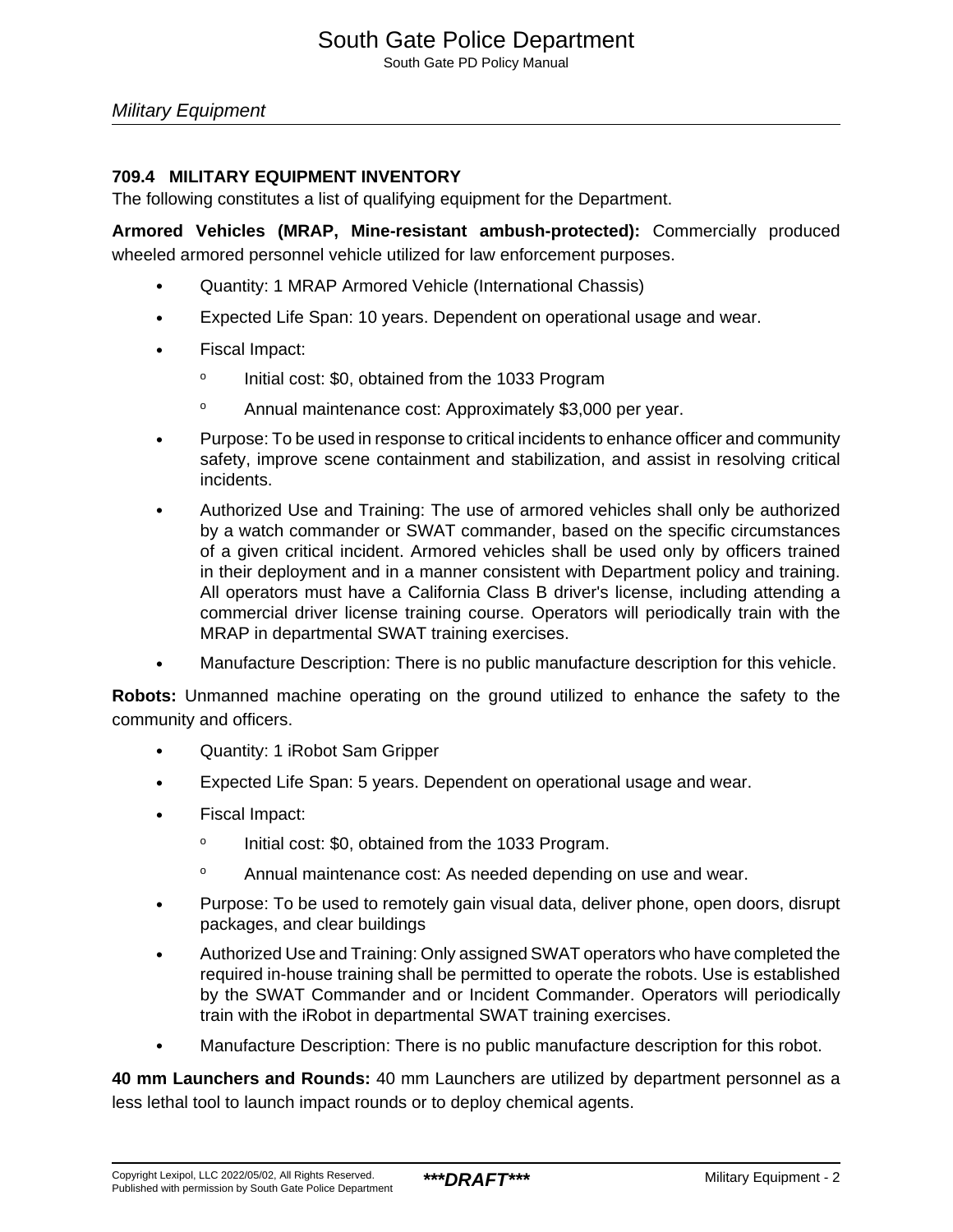## Military Equipment

Defense Technology 40MM Single Shot Launcher, is a tactical single shot launcher which will launch a 40MM less lethal round or deliver chemical agents.

- Quantity: 8
- Expected Life Span: Life span varies on operational usage and wear.
- Fiscal Impact:
	- o Initial cost: \$900 each
	- <sup>o</sup> Annual maintenance cost: As needed based on operational usage and wear.
- Manufacture Description: The Defense Technology 40LMTS is a tactical 40mm single shot launcher that features an expandable stock and an adjustable Integrated Front Grip (IFG) with a light rail. The Ambidextrous Lateral Sling Mount (LSM) and QD mounting systems allow both a single and two point sling attachment. The 40LMTS will fire standard 40mm Less Lethal ammunition, up to 4.8 inches in cartridge length. This weapon is NOT designed to fire 40mm High Velocity HE ammunition. The Picatinny Rail Mounting System will accept a wide array of enhanced optics/sighting systems.

Defense Technology 40MM Exact Impact Sponge, is a less lethal 40mm lightweight plastic and foam projectile fired from a 40mm launcher.

- Quantity: 95
- Expected Life Span: Single use, with the ability to be reloaded. 10 plus years shelf life.
- Fiscal Impact:
	- o Initial cost: \$18 each
	- <sup>o</sup> Annual maintenance cost: As needed to replenish rounds used for incidents or training.
- Manufacture Description:The 40mm eXact iMpact™ Sponge Round has evolved from the design of the 40mm XM1006 projectile, developed by the US Army Research Laboratory. This lightweight, high-speed projectile incorporates a plastic body and a foam (sponge) nose which is spin stabilized via the incorporated rifling collar and the 40mm launcher's rifled barrel. The round utilizes smokeless powder as the propellant and has velocities that are extremely consistent. The 40mm eXact iMpact™ Sponge Round is a "point-of-aim, point-of-impact" direct fire round that is most commonly used by tactical teams in situations where maximum deliverable energy is desired for the incapacitation of an aggressive, non-compliant subject. In many municipalities, these are being selected for both tactical call outs and as an available option for patrol. The 40mm eXact iMpact™ Sponge Round is intended for direct fire deployment. The operator should be adequately trained in the use of Less Lethal Impact Munitions and have a thorough understanding of the round and considerations for selecting shot placement such as level of threat, target distance, size and clothing. The 40mm eXact iMpact<sup>™</sup> Sponge Round will prove most successful for incapacitation when used within its optimal energy range of approximately  $5 - 40$  meters, although it may be used in situations from 1.5 – 50 meters. The optimal zone offers the necessary energy and accuracy to target the large muscle groups of the buttocks, thigh, and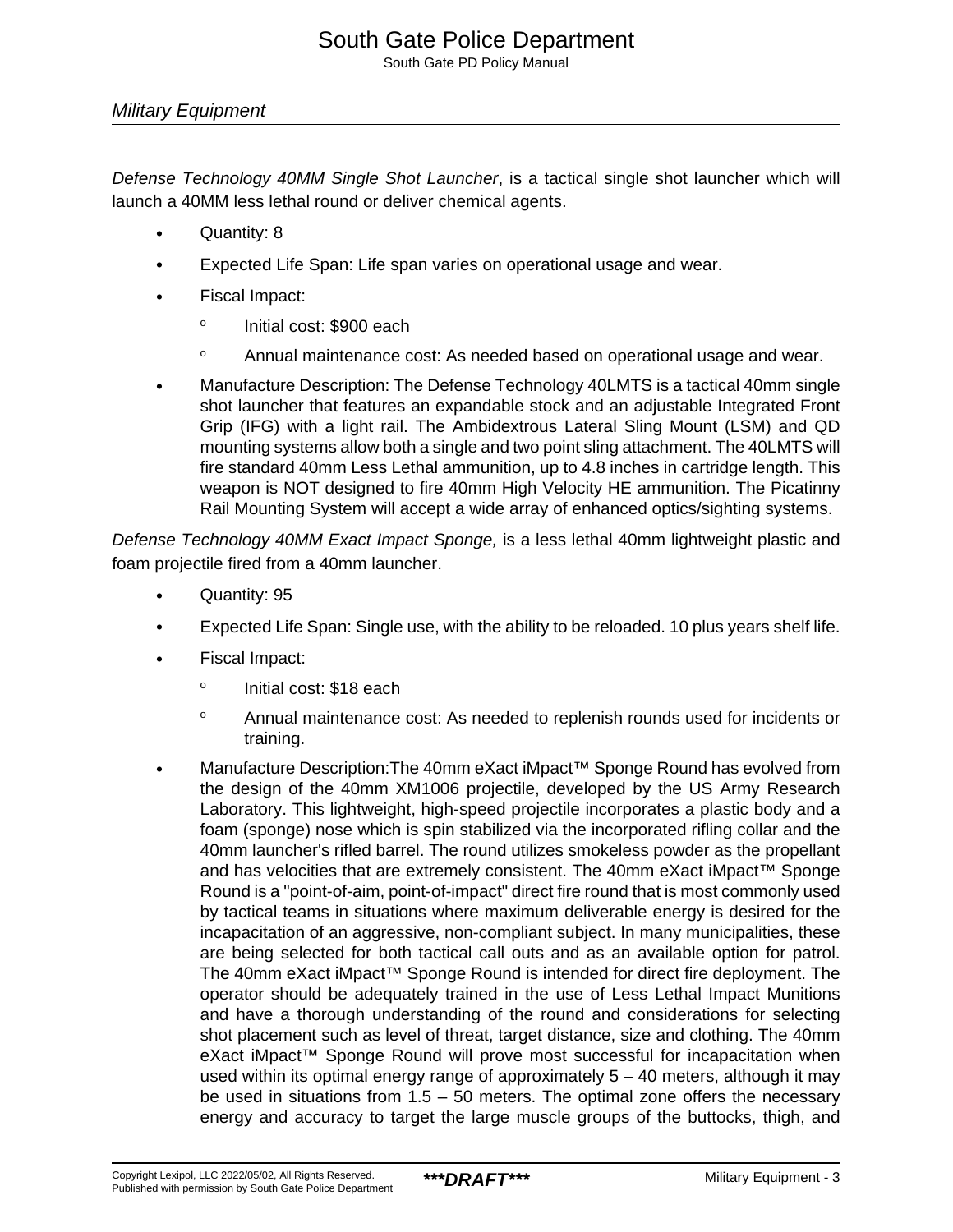even the knees of the subject. These areas provide sufficient pain stimulus, while greatly reducing serious or life-threatening injuries. The 40mm eXact iMpact™ Sponge Round can also be deployed in crowd control situations to protect the riot line, cover or enhance chemical munitions, or targeting specific agitators and organizers of the crowd. When used in this fashion, it is primarily both a psychological deterrent and physiological distraction serving as a pain compliance device to either get the crowd or subject moving or keeping them at a designated distance.

Defense Technology 40MM Direct Impact OC is a is a less lethal 40mm lightweight plastic and crushable foam projectile fired from a single 40mm launcher. It delivers OC irritant upon impact.

- Quantity: 25
- Expected Life Span: Single use. 5-year shelf life.
- Fiscal Impact:
	- o Initial cost: \$30 each
	- <sup>o</sup> Annual maintenance cost: As needed to replenish rounds used for incidents or training.
- Manufacture Description:The 40mm Direct Impact® Round has evolved from Defense Technology® design of the eXact iMpact™. This lightweight, high-speed projectile consists of a plastic body and a crushable foam nose which is spin stabilized via the incorporated rifling collar and the 40mm launcher's rifled barrel. The rounds utilize smokeless powder as the propellant and have velocities that are extremely consistent. The 40mm Direct Impact® Round consists of a plastic body and a crushable foam nose that contains a powder payload. This payload area can hold inert, marking, OC or CS powder. The crushable foam nose dissipates energy upon impact while releasing the powder payload. The 40mm Direct Impact® Round is a "point-of-aim, point-ofimpact" direct fire round that is most commonly used by tactical teams in situations where greater accuracy and deliverable energy is desired for the incapacitation of an aggressive, non-compliant subject at longer distances. The 40mm Direct Impact® Round is intended for direct fire deployment. The operator should be adequately trained in the use of Less Lethal Impact Munitions and have a thorough understanding of the round and considerations for selecting shot placement such as level of threat, target distance, size and clothing. The 40mm Direct Impact® Round will prove most successful for incapacitation when used within their optimal energy range of approximately 5–40 meters, although it may be used in situations from 2–50 meters. Extensive testing was done on the Direct Impact® Round to ensure that the round is less-lethal when fired within the optimal energy range and at the large muscle groups of the buttocks, thigh, and knees. These areas provide sufficient pain stimulus, while greatly reducing serious or life-threatening injuries.

Defense Technology 40MM Direct Impact CS is a less lethal 40mm lightweight plastic and crushable foam projectile fired from a single 40mm launcher. It delivers CS irritant upon impact.

- Quantity: 25
- Expected Life Span: Single use. 5-year shelf life.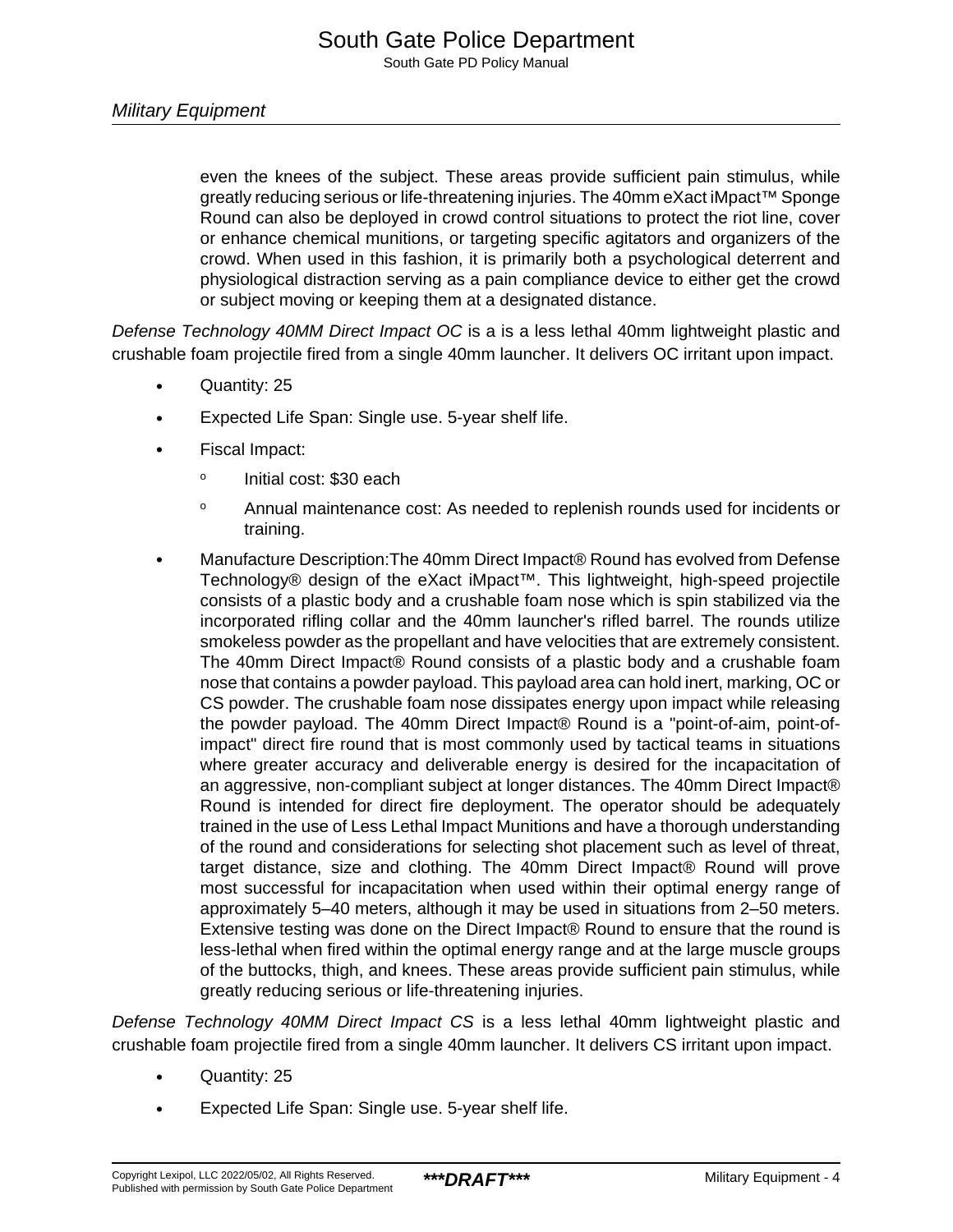- Fiscal Impact:
	- o Initial cost: \$30 each.
	- <sup>o</sup> Annual maintenance cost: As needed to replenish rounds used for incidents or training.
- Manufacture Description: The 40mm Direct Impact® Round has evolved from Defense Technology® design of the eXact iMpact™. This lightweight, high-speed projectile consists of a plastic body and a crushable foam nose which is spin stabilized via the incorporated rifling collar and the 40mm launcher's rifled barrel. The rounds utilize smokeless powder as the propellant and have velocities that are extremely consistent. The 40mm Direct Impact® Round consists of a plastic body and a crushable foam nose that contains a powder payload. This payload area can hold inert, marking, OC or CS powder. The crushable foam nose dissipates energy upon impact while releasing the powder payload. The 40mm Direct Impact® Round is a "point-of-aim, point-ofimpact" direct fire round that is most commonly used by tactical teams in situations where greater accuracy and deliverable energy is desired for the incapacitation of an aggressive, non-compliant subject at longer distances. The 40mm Direct Impact® Round is intended for direct fire deployment. The operator should be adequately trained in the use of Less Lethal Impact Munitions and have a thorough understanding of the round and considerations for selecting shot placement such as level of threat, target distance, size and clothing. The 40mm Direct Impact® Round will prove most successful for incapacitation when used within their optimal energy range of approximately 5–40 meters, although it may be used in situations from 2–50 meters. Extensive testing was done on the Direct Impact® Round to ensure that the round is less-lethal when fired within the optimal energy range and at the large muscle groups of the buttocks, thigh, and knees. These areas provide sufficient pain stimulus, while greatly reducing serious or life-threatening injuries.

Defense Technology 40MM CS Ferret Round is a less lethal 40MM round used to penetrate barriers, such as windows, hollow core doors, wallboard and thin plywood. Upon impacting the barrier, the nose cone ruptures and instantaneously delivers a small chemical payload inside of a structure or vehicle.

- Quantity: 69
- Expected Life Span: Single use. 5-year shelf life.
- Fiscal Impact:
	- o Initial cost; \$25 each
	- <sup>o</sup> Annual maintenance cost: As needed to replenish rounds used for incidents or training.
- Manufacture Description: The Ferret® 40mm Round is a frangible projectile filled with chemical agent. It is designed to deliver chemical agents in barricade situations from a 40mm launcher. Spin stabilization from barrel rifling affords maximum standoff distance and accuracy for safety. The Ferret® 40mm Round is non-burning and suitable for indoor use. Used primarily by tactical teams, it is designed to penetrate barriers, such as windows, hollow core doors, wallboard and thin plywood.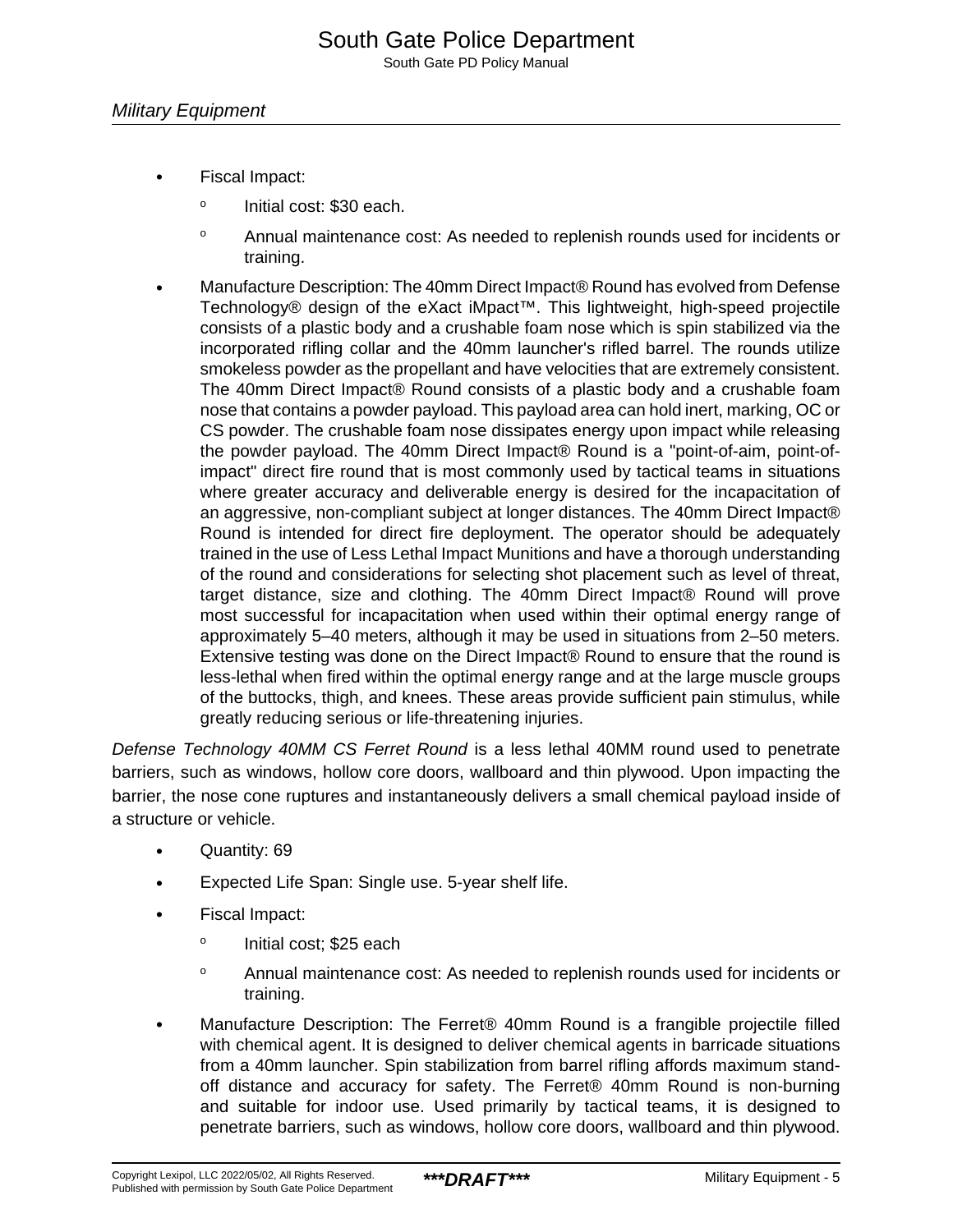Upon impacting the barrier, the nose cone ruptures and instantaneously delivers a small chemical payload inside of a structure or vehicle. In a tactical deployment situation, the Ferret® 40mm is primarily used to dislodge barricaded subjects from very small, confined areas. Its purpose is to minimize the risks to all parties through pain compliance, temporary discomfort and/or incapacitation of potentially violent or dangerous subjects. The Ferret® 40mm Round is available with either liquid or powder carriers for the agent. Once delivered, powder carriers tend to keep the agent airborne longer than liquid carriers and may have more effect. Liquid carriers contain red dye to aid in shot placement. Shot placement and trajectory considerations should be based on hardness of the barrier. However, accuracy is dependent on the operator and the condition of the launcher. Velocity and barricade penetration results will vary between launchers, temperature conditioning and impact angle.

- Purpose: The purpose of the 40mm launcher and its munitions is to limit the escalation of conflict where employment of lethal force is prohibited or undesirable. Situations for use of the less lethal weapon systems may include, but are not limited to:
	- <sup>o</sup> Self-destructive, dangerous and/or combative individuals.
	- <sup>o</sup> Riot control and civil unrest incidents.
	- <sup>o</sup> Circumstances where a tactical advantage can be obtained.
	- <sup>o</sup> Potentially vicious animals.
	- <sup>o</sup> Training exercises or approved demonstrations.
- Authorized Use and Training: Only assigned operators who have completed the required POST training shall be permitted to deploy the 40mm or the chemical agents. Officers will train and qualify with the use of the 40mm with kinetic energy munitions at least once yearly. Only SWAT operators will be allowed to deploy chemical agents with the 40mm launcher after attending a POST approved chemical agent training. SWAT officers will train with chemical agents at least once yearly. The usage of the chemical agents is governed by South Gate Police Department Policy 307.6. The use of kinetic energy weapons is governed by the South Gate Police Department Policy 307.10.

**Less Lethal Shotgun:** The less lethal shotgun is a 12-gauge shotgun that has been designated by an orange stock to be used to deploy the less lethal 12-gauge drag stabilized bean bag round.

Remington 870 Less Lethal Shotgun is a 12-gauge shotgun used to deploy the Defense Technology drag stabilized 12-gauge bean bag round.

- Quantity: 30 Remington 870 Less Lethal Shotguns
- Expected Life Span: 25 years.
- Fiscal Impact:
	- o Initial cost; \$946 each
	- <sup>o</sup> Annual maintenance cost: \$50 per shotgun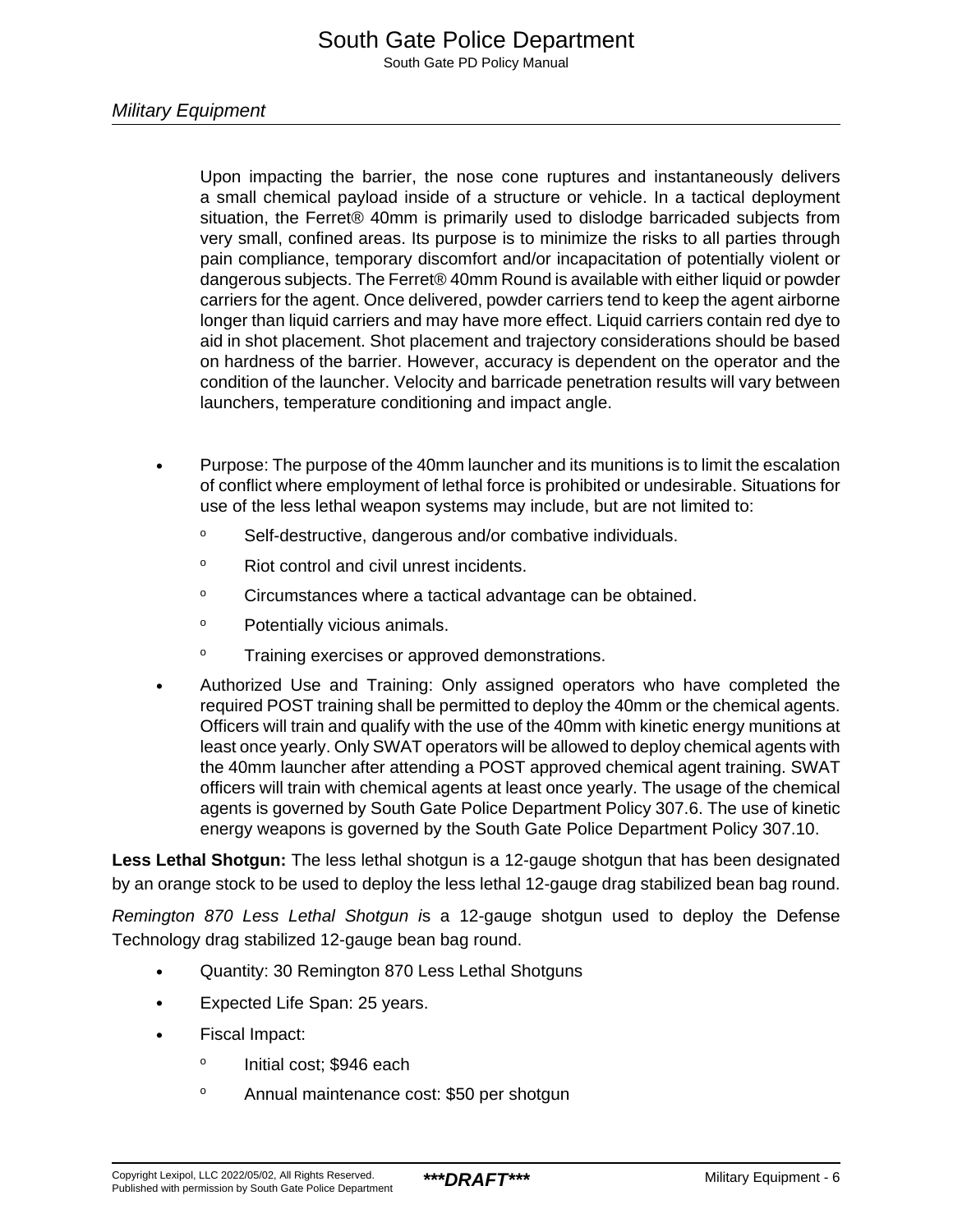## Military Equipment

- Manufacture Description: An ideal 12-gauge utility gun featuring an 18 1/2" fixed Cylinder choke barrel, single front bead sight or fixed rifle sight, non-glare matte finish, and choice of 5-shot or 7-shot capacities. The Model 870 Synthetic Tactical is an excellent choice as a permanent camp shotgun or as the foundation for your own personalized design. America's best-selling shotgun for over 50 years, the Model 870's dependability is legendary. The receiver is milled from a solid billet of steel for strength and durability, and the twin action bars ensure smooth, reliable non-binding action. Its solid, dependable action makes it America's favorite, and our continual upgrades make it the most advanced, well-rounded family of pump shotguns around. Along with continually evolving designs, this shotgun's superiority is a matter of rugged dependability, great pointing characteristics and versatility. In fact, the Model 870™ has been the standard for slide-action performance for more than 60 years.
	- <sup>o</sup> 12 gauge, 18 1/2" barrel with bead-sight or fixed rifle sights
	- <sup>o</sup> Standard finish on barrel and receiver
	- <sup>o</sup> Shoots both 2 3/4 and 3" shells

Defense Technology drag stabilized 12-gauge bean bag round is a less lethal round which is effective in the 20 to 50 feet range.

- Quantity: 500
- Expected Life Span: 5 years
- Fiscal Impact:
	- o Initial cost: \$5 each
	- <sup>o</sup> Annual maintenance cost: As needed to replenish rounds used for incidents or training.
- Manufacture Description: The 12-Gauge Drag Stabilized™ Round is comprised of a translucent 12-Gauge shell loaded with a 40-gram, tear shaped bag made from a cotton and ballistic material blend and filled with #9 shot. This design utilizes four (4) stabilizing tails. The 12-Gauge Drag Stabilized™ Round utilizes smokeless powder as the propellant. The 12-Gauge Drag Stabilized™ Round has secured its place as the Law Enforcement Communities' number one choice for Specialty Impact Munitions to be used as a dynamic, high energy, single target round for incapacitation or the distraction of a non-compliant, aggressive subject. It has been successfully used against a broad range of individuals from fleeing subjects to "suicide by cop" situations. The 12-Gauge Drag Stabilized™ Round is intended to be direct fired. The operator should be adequately trained in the use of Less Lethal Impact Munitions and have a thorough understanding of the round and considerations for selecting shot placement such as level of threat, target distance, size, and clothing. It is recommended that these rounds should only be used in a cylinder bore shotgun with no choke. The 12-Gauge Drag Stabilized™ Round proves most successful in incapacitation when used within its effective range of approximately 20 to 50 feet. These ranges offer the necessary energy and accuracy to target the large muscle groups of the buttocks, thigh and even the knees of the subject. These areas provide sufficient pain stimulus and affect the mobility of the subject while significantly minimizing serious or life-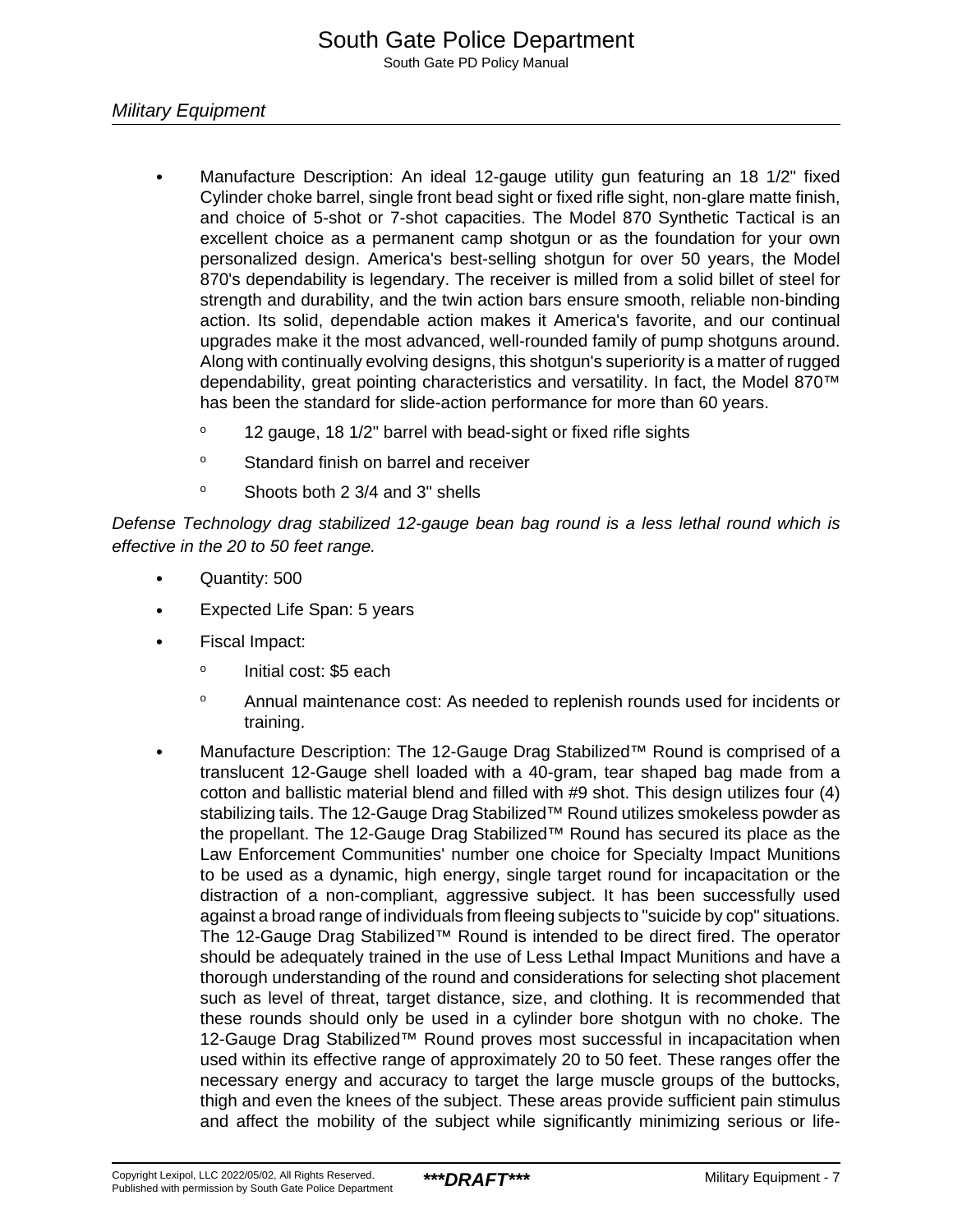Military Equipment

threatening injuries. Statistics show that subjects are rarely incapacitated after only one deployment. Most encounters require two to three shots placed on the subject. It is extremely critical to deploy an accurate round, such as the 12-Gauge DS, in order to place these multiple shots in areas where pain might be maximized, while serious injuries are minimized. It is the need for accuracy that led to the deployment of the drag stabilized design. The 12-Gauge Drag Stabilized™ Round can also be deployed in crowd control situations to protect the riot line, cover or enhance chemical munitions, or target specific agitators and organizers of the crowd. When used in this fashion, it is primarily both a psychological deterrent and physiological distraction serving as a pain compliance device to either get the crowd (or subject) moving or keeping them at a designated distance.

- Purpose: To limit the escalation of conflict where employment of lethal force is prohibited or undesirable. Situations for use of the less lethal weapon systems may include, but are not limited to:
	- <sup>o</sup> Self-destructive, dangerous and/or combative individuals.
	- <sup>o</sup> Riot/crowd control and civil unrest incidents.
	- <sup>o</sup> Circumstances where a tactical advantage can be obtained.
	- <sup>o</sup> Potentially vicious animals.
	- <sup>o</sup> Training exercises or approved demonstrations.
- Authorized use and Training: All officers have been trained by POST certified Instructors in the use of 12 gauge less lethal shotgun as a less lethal option by inservice training. Officers will train and qualify with the use of the 40mm with kinetic energy munitions at least once yearly. The use of kinetic energy weapons is governed by the South Gate Police Department Policy 307.10.

**Noise-Light Diversionary Device:** A non-bursting, non-fragmenting multi-bang device that produces a thunderous bang with an intense bright light. Ideal for distracting dangerous suspects during assaults, hostage rescue, room entry or other high-risk arrest situations.

- Quantity; 9 Defense Technology bodies, 58 reloads
- Expected Life Span: Single use with the ability to be reloaded. 5-year shelf life.
- Fiscal Impact:
	- o Initial cost; \$52
	- <sup>o</sup> Annual maintenance cost: As needed to replenish devices used for incidents and training.
- Manufacture Description: The 12-Gram Low Roll™ Reloadable Distraction Device® utilizes an M201A1 type fuze with Hex design steel body. This Low Roll Distraction Device Body is designed to reduce rolling, fit in tactical pockets easily and deliver the safest and most effective stimuli in the industry. The Distraction Device unit should only be deployed in areas that have been visually observed to be clear of potential hazards. It is recommended that the immediate area for deployment be visually affirmed to be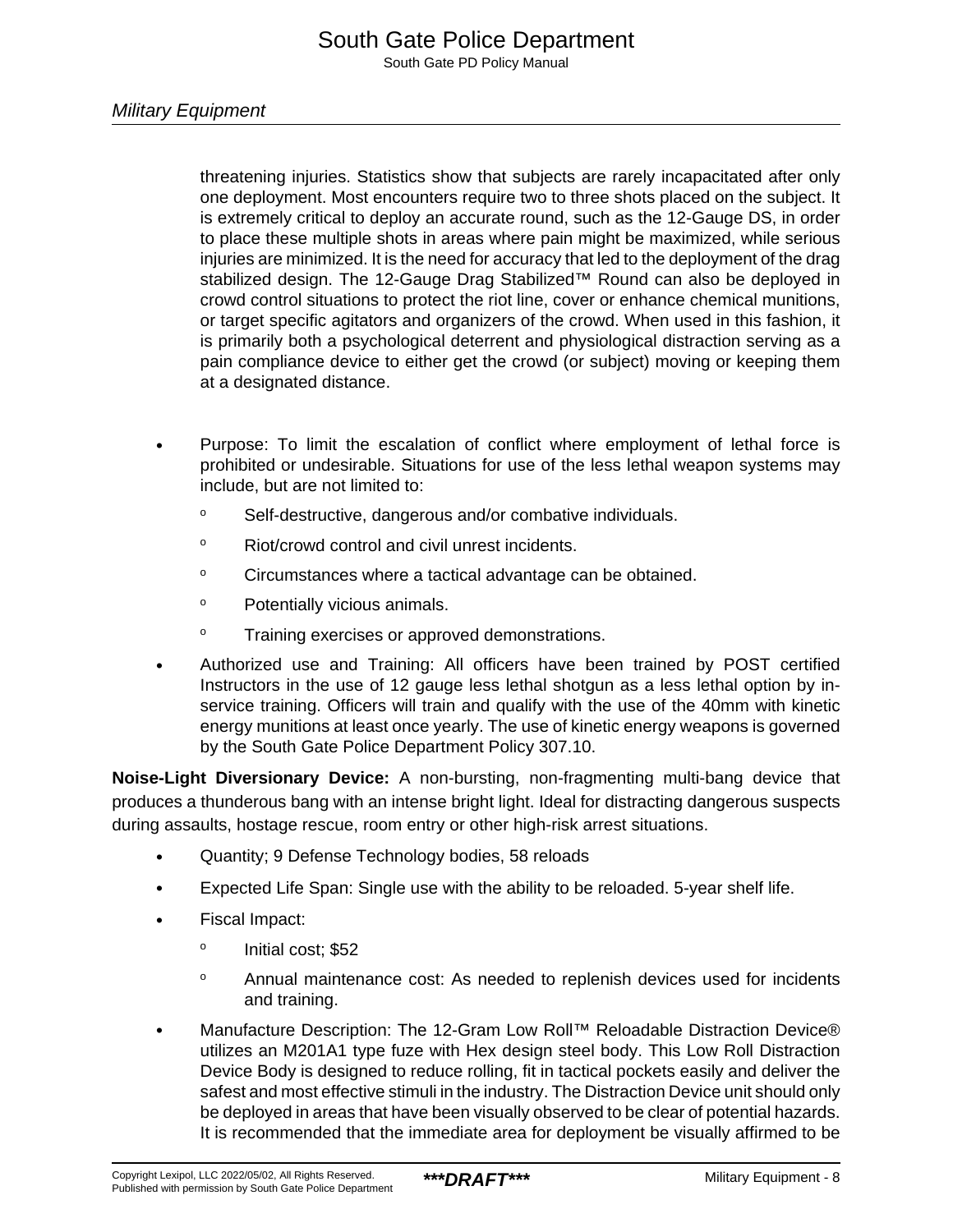clear of personnel and that the device is delivered so that the ports are free from obstruction. If the bottom port is obstructed by an object or wall, the device body may move. The cleared area for deployment should be 5 - 6 feet around which the device is expected to come to rest.

- Purpose: To produce atmospheric over-pressure and brilliant white light and, as a result, can cause short-term (6 - 8 seconds) physiological/psychological sensory deprivation to give officers a tactical advantage. Ideal for distracting dangerous suspects during assaults, hostage rescue, room entry or other high-risk arrest situations.
- Authorized Use and Training: Diversionary Devices shall only be used by officers who have been trained in their proper use by POST certified instructors. This training is conducted in the 80-hour POST approved SWAT Operator School. SWAT officers will train in the deployment of the device in in-house SWAT training exercises.

## **Specialized Firearms and Ammunition:**

Patrol Rifle **:** A rifle that fires a 5.56 mm or .223 caliber cartridge. The South Gate Police Department utilizes two-barrel lengths, an approximate 14-inch barrel and an approximate 10-inch barrel. The 10-inch short-barreled rifle allows a trained officer better control inside of structures. Both weapons allow the officer to have greater accuracy than a handgun.

- Quantity: 54 Heckler and Koch 416 patrol rifles
- Expected Life Span: 10 year. Dependent on operational usage and wear.
- Fiscal Impact;
	- o Initial cost: \$1,800 each
	- <sup>o</sup> Annual maintenance cost: \$50 per rifle
- Manufacture Description:The HK416 is a 5.56x45mm magazine fed lightweight auto rifle available in multiple barrel lengths that is gas operated via short stroke gas piston system for enhanced reliability built on the common M4/M16/AR15 s M4/M16/AR15 style platform. Often discussed as the multi-role style platform.
- Quantity: 10 Sig Sauer MCX
- Expected Life Span: 10 years. Dependent on operational usage and wear.
- Fiscal Impact:
	- o Initial cost: \$1,600 each
	- <sup>o</sup> Annual maintenance cost: \$50 per rifle
- Manufacturer Description:The SIG MCX is a magazine fed, gas operated rifle in 5.56x45mm NATO caliber. The SIG MCX fires from a rotating locking closed bolt. The SIG MCX is available in semi-automatic and select fire rifle variants, as well as a pistol version. The operating system is a short stroke piston system enabling optimum function under adverse conditions. The MCX is fitted with an aluminum handguard which provides MIL-STD 1913 rail at the 12-clock position. There are multiple M-LOK™ mounting interfaces for accessories at the 3, 6 and 9 clock positions. There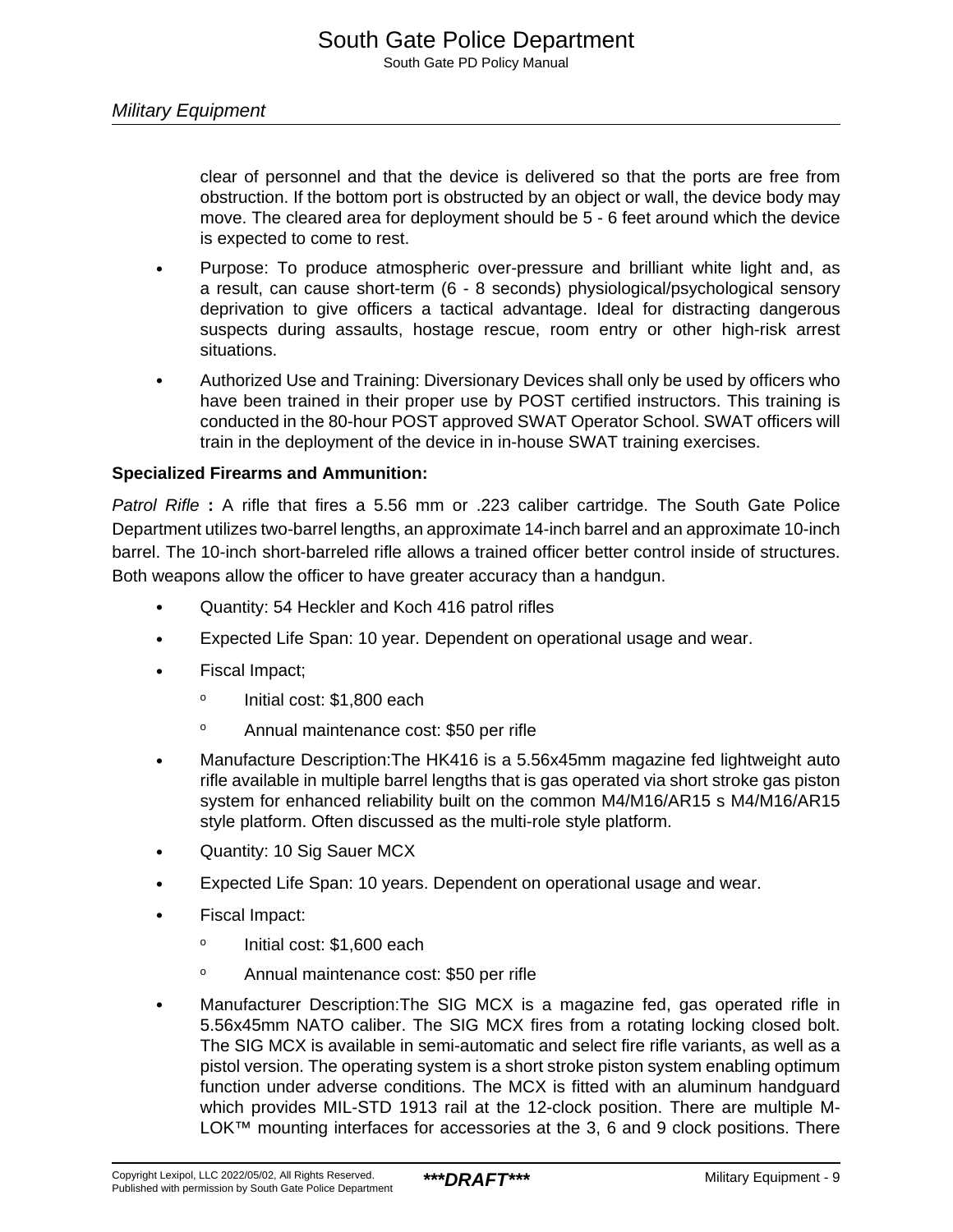are several sling attachment points provided. SIG offers the MCX with a variety of stock configurations making the MCX adaptable to any shooter. Stock variants include folding, folding telescopic, collapsible, and a light weight folding option. The SIG MCX Pistol is fitted with the SIG SAUER Pistol Stabilizing Brace.

Patrol Rifle Suppressor: A patrol rifle suppressor is designed to reduce the decibel level of the rifle to protect the hearing of the user and anyone near the use of the rifle

- Quantity: 10 Sig Sauer suppressors
- Expected Life Span: 10 years. Dependent on operational usage and wear.
- Fiscal Impact:
	- o Initial cost: \$800 each
	- <sup>o</sup> Annual maintenance cost: Accounted for in the rifle maintenance cost.
- Manufacture Description: The next generation of suppressor technology has arrived. The SLX series of rifle suppressors from SIG SAUER was born out of today's military requirements and is designed to deliver cutting edge performance. The new Clutch-LOK QD mounting system is easy to use, repeatable, and extremely durable. The crossflow baffle design delivers an entirely new shooting experience while reducing harmful toxic gases to the user, allowing gases to expand and cool at a faster rate than the traditional baffle design, while minimizing increase in bolt speed.

9MM Submachinegun: A 9MM submachinegun, which is compact in size, allows a trained officer better control inside of structures with greater accuracy than a handgun.

- Quantity: 8 Heckler and Koch MP5
- Expected Life Span: 10 Years. Dependent on operational usage and wear.
- Fiscal Impact:
	- o Initial cost: \$1,000 each
	- <sup>o</sup> Annual maintenance cost: \$50 per submachinegun
- Manufacture Description: Developed by Heckler & Koch in the mid-1960s, the 9 mm MP5 submachine gun uses the same delayed blowback operating system found on the famous HK G3 automatic rifle. Reliability, accuracy, ease of handling, simple maintenance, and safety — all the elements of HK excellence are highlighted on the MP5. Firing from the closed-bolt position in all modes of fire make MP5 submachine guns extremely accurate and controllable. All HK MP5 models are manufactured using time-tested Heckler & Koch technological invocation and superior materials. Barrels are made using cold hammer forging, a process pioneered and perfected by HK. Machined and stamped high strength steel and modern polymers make up the rest of the MP5. Continual product improvements over more than 50 years of production have kept the MP5 up-to-date and technologically current; it is firmly established as the world's pre-eminent submachine gun among military and law enforcement users.

Ammunition **:.**223 Caliber/5.56mm rifle rounds, 9mm Luger,.40 Smith and Wesson,.45 Automatic,.357 Magnum, and.38 Special, handgun rounds: The South Gate Police Department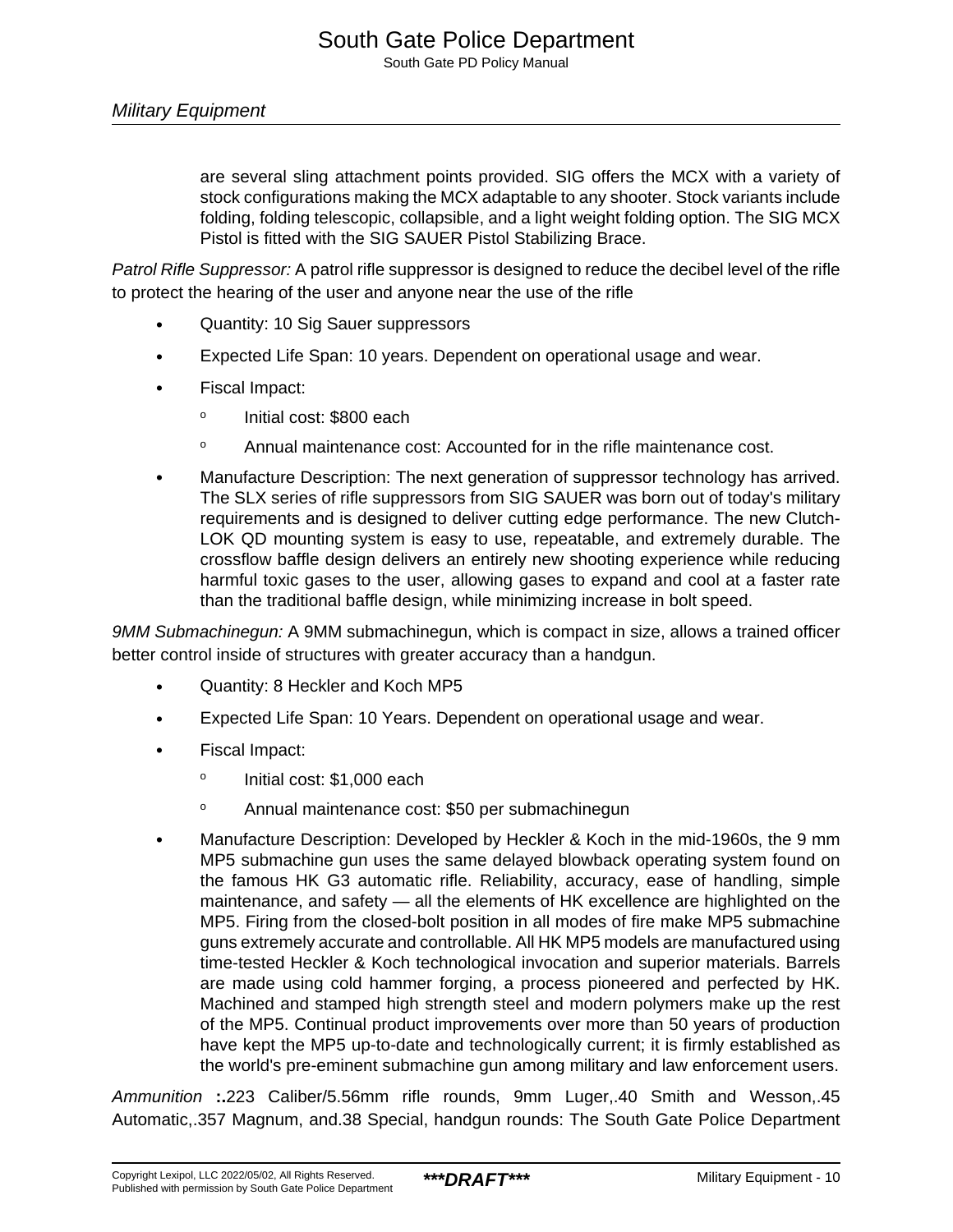## Military Equipment

utilizes only new, commercially produced ammunition. Full Metal Jacket bullets are used specifically for range practice which also reduces fouling in the firearm. Duty ammunition is a specially designed hollow-point tip to have controlled expansion to limit over penetration. The South Gate Police Department's authorized duty ammo is as follows:

223 Caliber/5.56

- Quantity: 6,000 to 15,000 Winchester Ranger T-Series 64 gr.
- Expected Life Span: Single use. No expiration.
- Fiscal Impact: \$545 per 1,000 rounds

#### 9mm Luger

- Quantity: 7,000 to 15,000 Winchester Ranger T-Series 147 gr.
- Expected Life Span: Single use. No expiration.
- Fiscal Impact: \$324 per 1,000 rounds

#### .40 Smith and Wesson

- Quantity: 4,000 to 10,000 Winchester Ranger T-Series 180gr.
- Expected Life Span: Single use. No expiration.
- Fiscal Impact: \$342 per 1,000 rounds

#### .45 Automatic

- Quantity: 3,000 to 8,000
- Expected Life Span: Single use. No expiration.
- Fiscal Impact: \$486 per 1,000 rounds
- Manufacture Description for all Winchester Ranger T-Series duty ammunition: Threat stopping performance. It's what makes Ranger® T-Series™ the trusted duty load of departments and agencies across America. The bullet's patented, segment engineered design enhances expansion, penetration, and weight retention through a variety of intervening barriers. It has superior stopping power. Outstanding penetration, expansion, and weight retention. Excellent Accuracy. Wider and stronger upset. The hollow point provides consistent expansion with Winchester's exclusive bonding technology to deliver outstanding performance through the toughest barriers. The copper alloy jacket patent reverse taper design helps lock lead core on impact. The thick jacket at the nose for improved integrity against hard barriers and increased weight retention. Thin jacket at heel for improved accuracy. The lead alloy core is for superior accuracy and improved upset performance. Segment expansion with enhanced strength and frontal area for improved stopping area.
- Authorized Used and Training: Only members that are POST certified are authorized to use a patrol rifle or a submachinegun. Prior to using a patrol rifle or a submachinegun, officers must be certified by POST instructors in the operation of the firearm. Additionally, all members that operate any patrol rifle or submachinegun are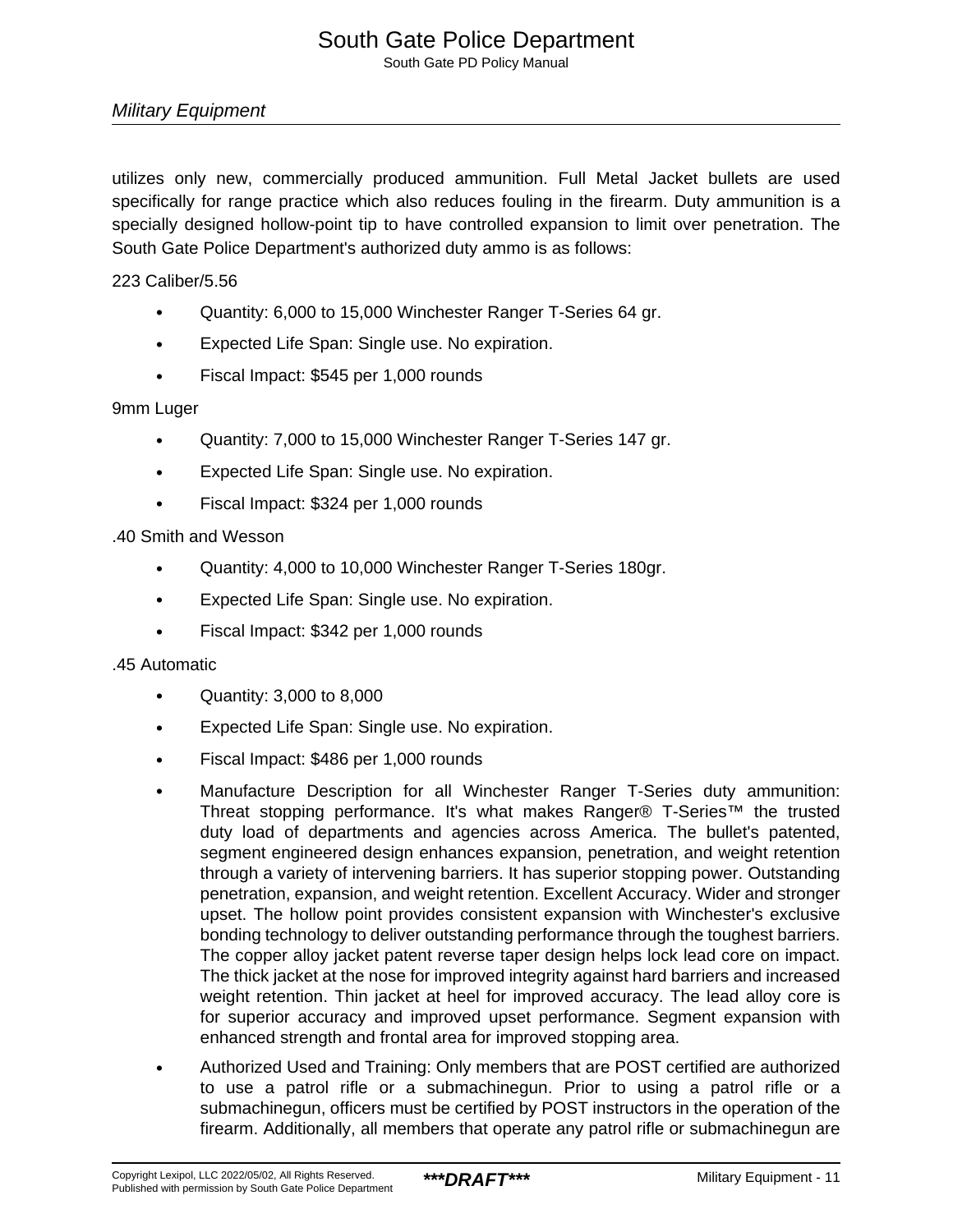required to pass a range qualification quarterly. Officers will only use departmental approved duty ammunition. The use of patrol rifles in governed by the South Gate Police Department Policy 322.3.3. The use of department issued ammunition is governed by South Gate Police Department Policy 311.3.5.

**Chemical Agent Canisters:** Canisters that contain chemical agents that are released when deployed.

Defense Technology Spede-heat CS grenade is a high volume, continuous burn canister. It expels its payload in approximately 20-40 seconds. The payload is discharged through four gas ports on top of the canister, three on the side and one on the bottom. The Spede-heat CS grenade is designed to be used in riot control/ civil unrest as well as tactical deployment situations by properly trained officers. The grenade is designed primarily for outdoor tactical situations and can be used only in specific indoor applications. Precautions need to be put in place to minimizing or negate the chance of fire to the structure, if deployed inside.

- Quantity: 26
- Expected Life Span: Single Use. 5-year shelf life.
- Fiscal Impact:
	- o Initial cost: \$25-\$50 each
	- <sup>o</sup> Annual maintenance cost: As needed to replenish rounds used for incidents or training.
- Manufacture Description: The Spede-Heat™ Grenade is a high volume, continuous discharge grenade available in OC, CN or CS. In the OC, CN and CS configurations, pelletized chemical agent is discharged through four (4) gas ports located on top of the canister, three (3) on the side, and one (1) on the bottom. Designed specifically for outdoor use in crowd control situations, the Spede-Heat™ Grenade is built on the oldstyle larger canister. It is a high-volume continuous burn device that expels its payload in approximately 20 - 40 seconds from a single source. The longer burn time may allow for throwback by individuals wearing burn protection such as a welder's mitt. The canisters may be protected from advancing individuals with the use of less lethal impact munitions. The device should be deployed utilizing wind advantage. It should NOT be deployed onto rooftops, in crawl spaces, or indoors due to its fire-producing capability. Hand throw or launch. Launching of grenades will provide deploying officers additional stand-off distances. Affords very good coverage for large outdoor areas.

Defense Technology Flameless Tri-Chamber CS Grenade allows the contents to burn within an internal can and disperse the CS agent safely with reduced risk of fire. This grenade will deliver its payload during its 20-25 seconds burn time. The Tri-Chamber Flameless Grenade can be used in crowd control as well as tactical deployment situations by properly trained officers. The grenade is designed primarily for indoor tactical situations to detect and/or dislodge a barricaded subject. Its applications in tactical situations are primarily to detect and/or dislodge barricaded subjects. The purpose of the Tri-Chamber Flameless Grenade is to minimize the risks to all parties through pain compliance, temporary discomfort, and/or incapacitation of potentially violent or dangerous subjects. The Tri-Chamber Flameless Grenade provides the option of delivering a pyrotechnic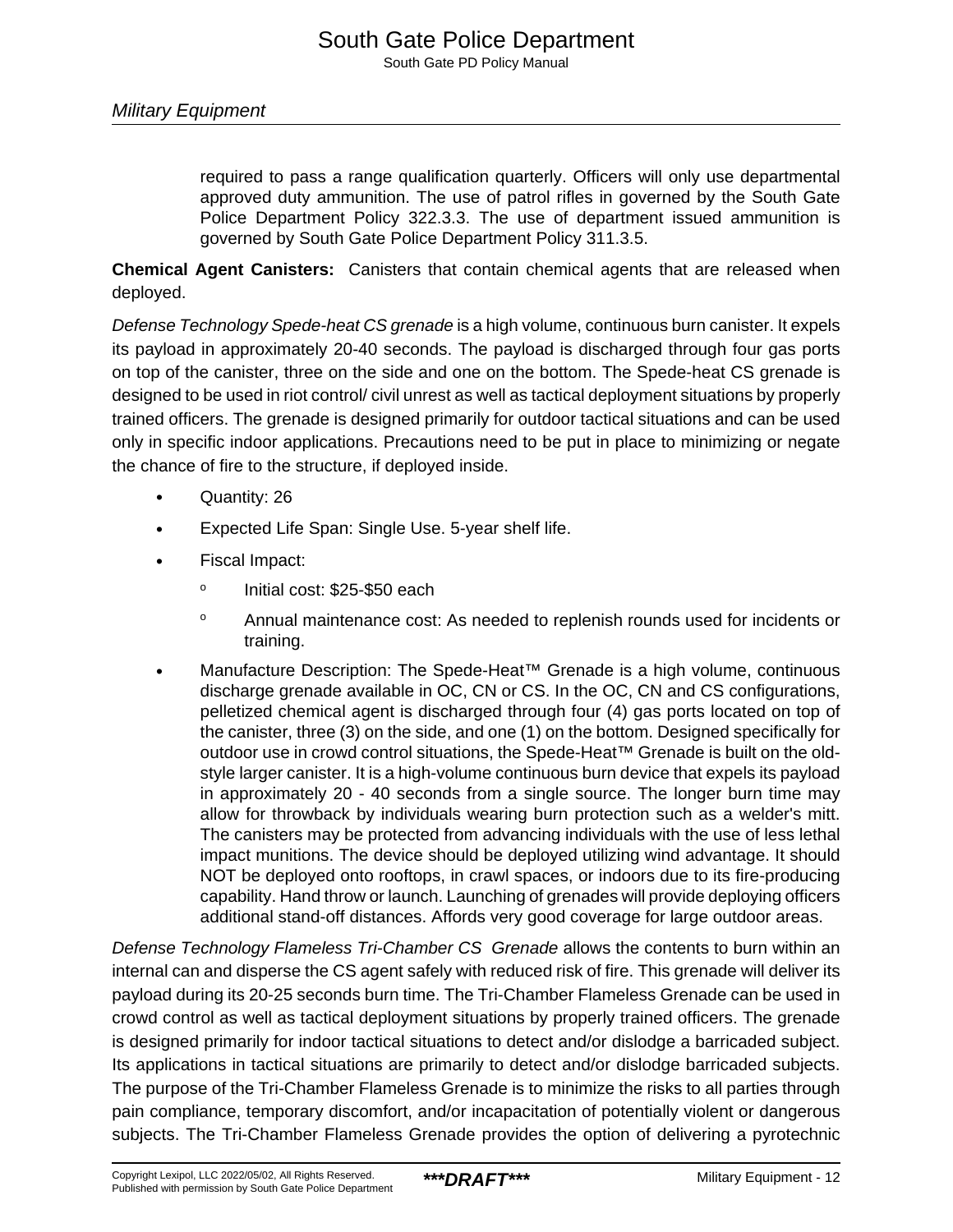## Military Equipment

chemical device indoors, maximizing the chemicals' effectiveness via heat and vaporization, while minimizing or negating the chance of fire to the structure.

- Quantity: 14
- Expected Life Span: Single use. 5-year shelf life.
- Fiscal Impact:
	- o Initial cost: \$25-\$50 each
	- <sup>o</sup> Annual maintenance cost: As needed to replenish rounds used for incidents or training.
- Manufacture Description: The Tri-Chamber Flameless Grenade is designed for indoor use. This grenade's pyrotechnic contents are burned within an internal can that is one of three in this design. The internal combustion allows the chemical-laden smoke to be released through three (3) ports on the outer canister side while safely containing any of the fire-producing properties within the two internal canisters. The fuze is shrouded to further protect surrounding materials from the possibility of fire. The Tri-Chamber Flameless Grenade can be used in crowd control as well as tactical deployment situations by Law Enforcement and Corrections, but was designed with the barricade situation in mind. Its applications in tactical situations are primarily to detect and/or dislodge barricaded subjects. The purpose of the Tri-Chamber Flameless Grenade is to minimize the risks to all parties through pain compliance, temporary discomfort, and/or incapacitation of potentially violent or dangerous subjects. The Tri-Chamber Flameless Grenade provides the option of delivering a pyrotechnic chemical device indoors, maximizing the chemicals' effectiveness via heat and vaporization, while minimizing or negating the chance of fire to the structure. The actual smoke and chemical content is minimal enough that oxygen displacement concerns and LCT is rarely reached. It is a viable option when chemical-laden powders or liquids are ineffective or inappropriate for the situation. As with all pyrotechnic carriers, contamination will be greater than that experienced with powders or liquids.

Defense Technology Flameless Tri-Chamber OC grenade allows the contents to burn within an internal can and disperse the Oleoresin Capsicum (OC) agent safely with reduced risk of fire. This grenade will deliver its payload during its 20-25 seconds burn time. The Tri-Chamber Flameless Grenade can be used in riot control/ civil unrest as well as tactical deployment situations by properly trained officers. The grenade is designed primarily for indoor tactical situations to detect and/or dislodge a barricaded subject. Its applications in tactical situations are primarily to detect and/or dislodge barricaded subjects. The purpose of the Tri-Chamber Flameless Grenade is to minimize the risks to all parties through pain compliance, temporary discomfort, and/or incapacitation of potentially violent or dangerous subjects. The Tri-Chamber Flameless Grenade provides the option of delivering a pyrotechnic chemical device indoors, maximizing the chemicals' effectiveness via heat and vaporization, while minimizing or negating the chance of fire to the structure.

- Quantity: 10
- Expected Life Span: Single use. 5-year shelf life.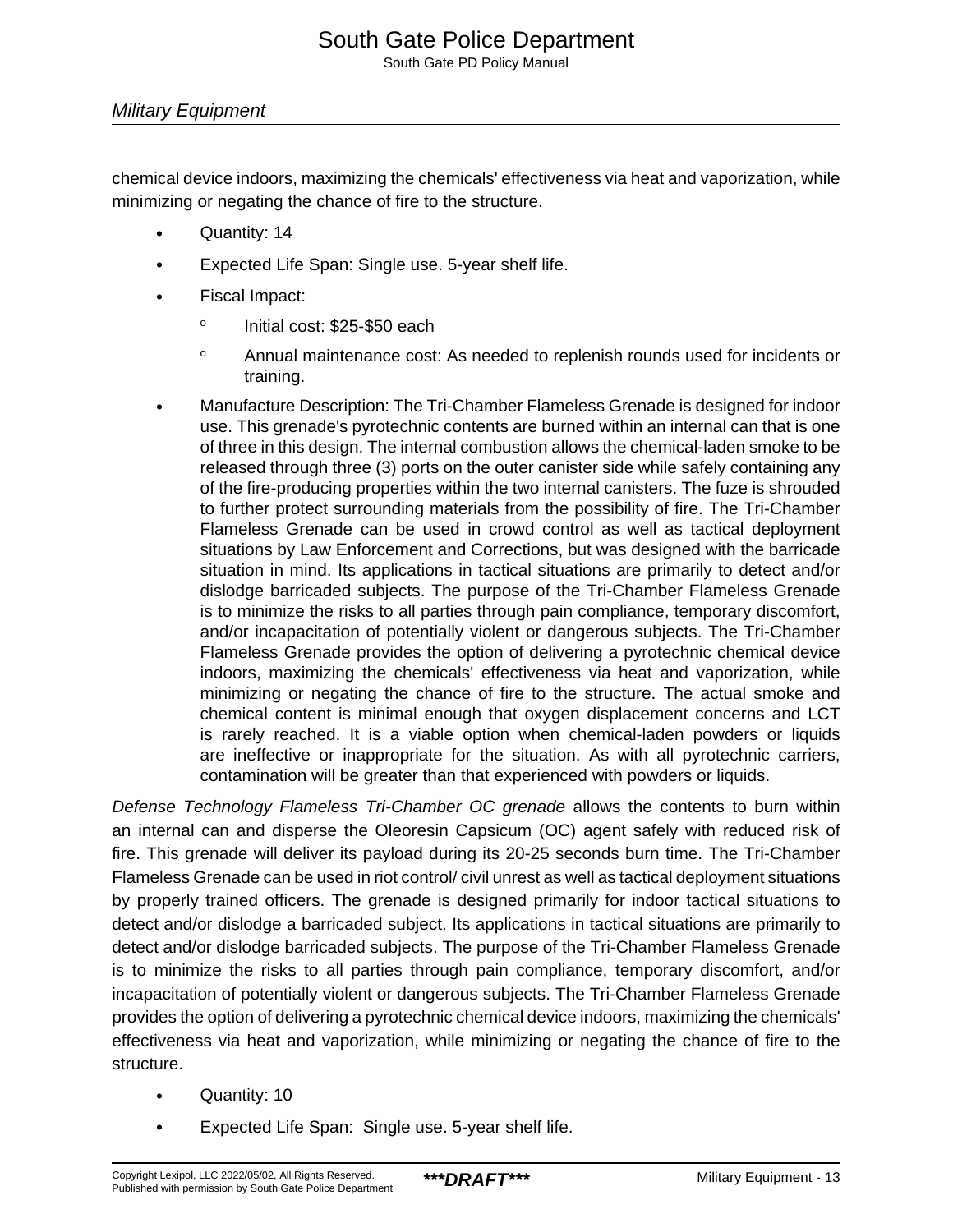- Fiscal Impact:
	- o Initial cost: \$25-\$50 each
	- <sup>o</sup> Annual maintenance cost: As needed to replenish rounds used for incidents or training.
- Manufacture Description: The Tri-Chamber Flameless Grenade is designed for indoor use. This grenade's pyrotechnic contents are burned within an internal can that is one of three in this design. The internal combustion allows the chemical-laden smoke to be released through three (3) ports on the outer canister side while safely containing any of the fire-producing properties within the two internal canisters. The fuze is shrouded to further protect surrounding materials from the possibility of fire. The Tri-Chamber Flameless Grenade can be used in crowd control as well as tactical deployment situations by Law Enforcement and Corrections, but was designed with the barricade situation in mind. Its applications in tactical situations are primarily to detect and/or dislodge barricaded subjects. The purpose of the Tri-Chamber Flameless Grenade is to minimize the risks to all parties through pain compliance, temporary discomfort, and/or incapacitation of potentially violent or dangerous subjects. The Tri-Chamber Flameless Grenade provides the option of delivering a pyrotechnic chemical device indoors, maximizing the chemicals' effectiveness via heat and vaporization, while minimizing or negating the chance of fire to the structure. The actual smoke and chemical content is minimal enough that oxygen displacement concerns and LCT is rarely reached. It is a viable option when chemical-laden powders or liquids are ineffective or inappropriate for the situation. As with all pyrotechnic carriers, contamination will be greater than that experienced with powders or liquids.

Defense Technology OC Vapor Aerosol Grenade is designed to deliver a high concentration of in a powerful mist. The grenade is designed for indoor use in confined areas and once deployed, it inflames the mucous membranes and exposed skin resulting in an intense burning sensation. The incapacitating effect of the OC Vapor on the subject is dramatic with minimal decontamination needed. Removing the subject from the affected area to fresh air will resolve respiratory effects within minutes. The OC Vapor Aerosol Grenade is ideal for cell extractions or barricade subjects.

- Quantity: 19
- Expected Life Span: Single use. 5-year shelf life.
- Fiscal Impact:
	- o Initial cost: \$25-\$50 each
	- <sup>o</sup> Annual maintenance cost: As needed to replenish rounds used for incidents or training.
- Manufacture Description:The Defense Technology® OC Vapor Aerosol Grenade delivers a very high concentration of Oleoresin Capsicum (OC) in a powerful mist. This inflames the mucous membranes and exposed skin, resulting in an intense burning sensation. Inhalation of the OC Vapor produces an immediate respiratory effect, which resolves within minutes when the subject is removed from the affected area to fresh air. Minimal decontamination of personnel or material is required after deployment.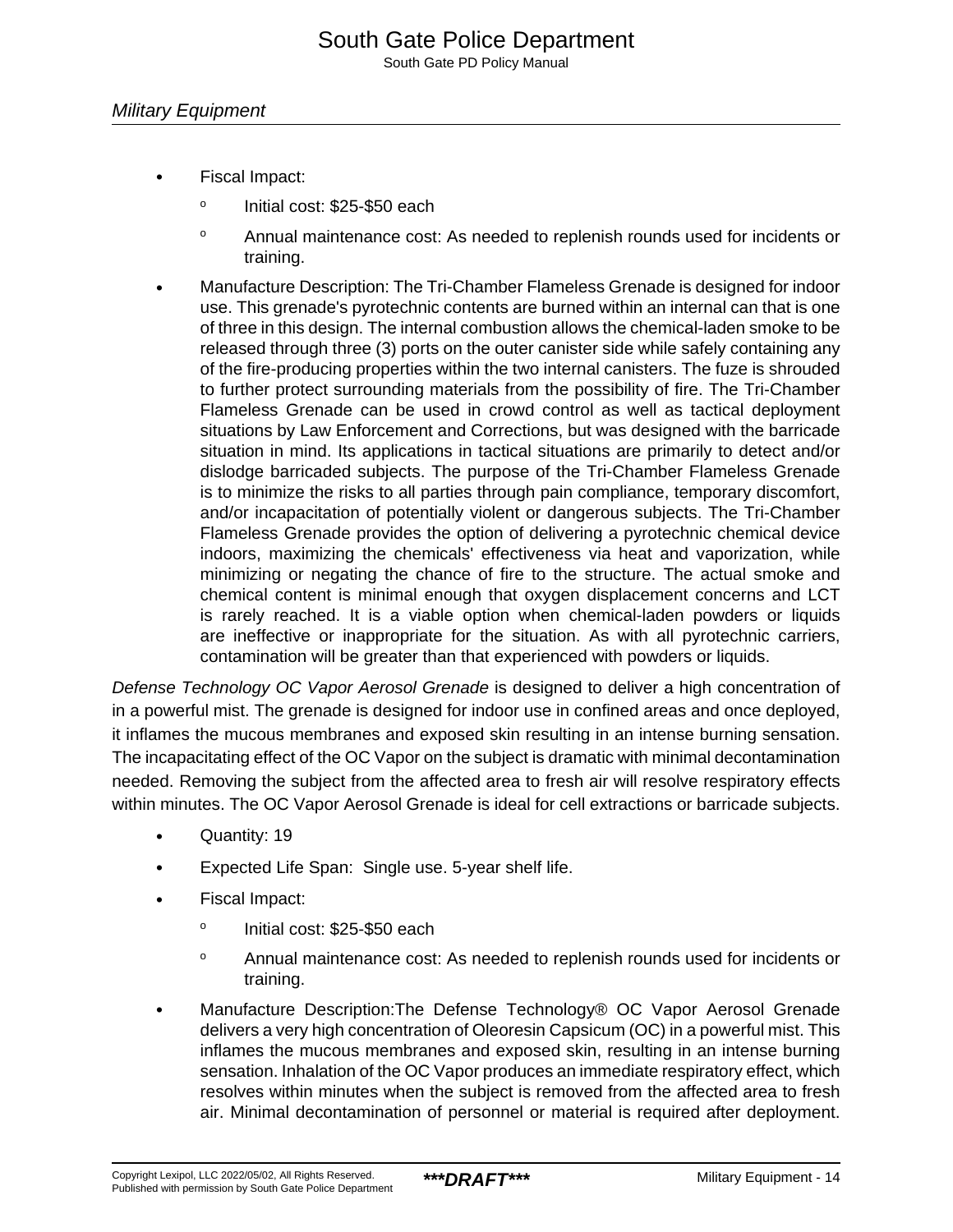The OC Vapor Aerosol Grenade is ideal for cell extractions or barricade situations where the use of pyrotechnic, powder or liquid devices is not practical or desired.

- Purpose: To limit the escalation of conflict where employment of lethal force is prohibited or undesirable. Situations for use of the less lethal weapon systems may include, but are not limited to:
	- <sup>o</sup> Self-destructive, dangerous and/or combative individuals.
	- <sup>o</sup> Riot/crowd control and civil unrest incidents.
	- <sup>o</sup> Circumstances where a tactical advantage can be obtained.
	- <sup>o</sup> Potentially vicious animals.
	- <sup>o</sup> Training exercises or approved demonstrations.
- Authorized Use and Training: Only SWAT officers who have received POST certification in the use of chemical agents are authorized to use chemical agents. SWAT officers will train with chemical agents at least once yearly. The use of chemical agents and OC spray is governed by South Gate Police Department Policy 307.6 and 307.7.

## 709.4.1 MILITARY EQUIPMENT INVENTORY REPLENISHMENT

When stocks of military equipment have reached low levels, been exhausted, or deemed unrepairable, the Department may replenish these items to maintain essential availability for the Department's needs and public safety. Replenishing of military equipment shall not exceed the prior amount approved by the governing body. If replenishment of military equipment occurs, the Department shall document any items replenished in the annual military equipment report. The Department shall go through the approval process for obtaining military equipment and obtain authorization from the governing body if it wishes to exceed the prior amount of military equipment approved by the governing body.

## **709.5 APPROVAL**

The Chief of Police or the authorized designee shall obtain approval from the South Gate City Council by way of an ordinance adopting the military equipment use policy. As part of the approval process, the Chief of Police or the authorized designee shall ensure the proposed military equipment use policy is submitted to the governing body and is available on the department website at least 30 days prior to any public hearing concerning the equipment at issue (Government Code § 7071). The military equipment use policy must be approved by the South Gate City Council prior to engaging in any of the following (Government Code § 7071):

- (a) Requesting military equipment made available pursuant to 10 USC § 2576a.
- (b) Seeking funds for military equipment, including but not limited to applying for a grant, soliciting or accepting private, local, state, or federal funds, in-kind donations, or other donations or transfers.